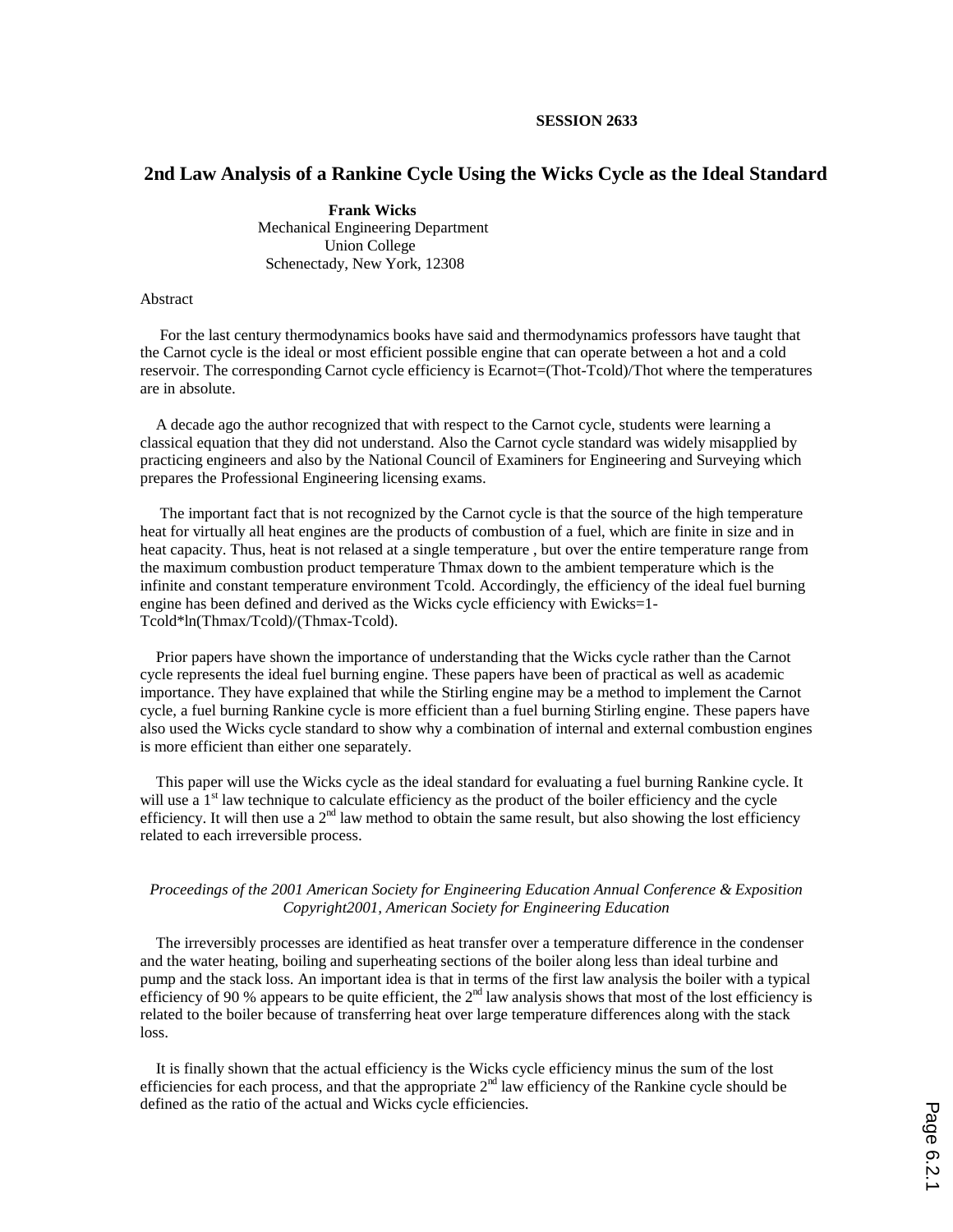#### 1. Introduction

 For the last century text books have taught and students have learned that the Carnot cycle efficiency which is defined in the 1824 publication by Nicolas Leonard Carnot entitled "Su Puissance Motrice du Feu" or "On the Motive Power of Heat" represents as ideal engine and the efficiency is defined by equation 1 where Wideal is the ideal work, Qhot is the high temperature heat that flows to the engine, Thot is the temperature of the hot reservoir from which the high temperature heat flows and Tcold is the temperature of the cold reservoir to which the low temperature heat is rejected.

Effcarnot= Wideal/Qhot=(Thot-Tcold)/Thot (1)

 The Carnot efficiency is the correct standard if the high temperature reservoir releases all heat at the same temperature and the cold reservoir receives heat at a constant temperature. However, the heat source for virtually all engines are the combustion products of the fuel that be recognized as a finite size in size and thus releases temperature over the entire temperature range from the maximum flame temperature Thotmax down to the infinte size environment and thus constant temperature cold reservoir Tcold.

Using the definition of efficiency, the  $1<sup>st</sup>$  law and the  $2<sup>nd</sup>$  law the author derived an efficiency for the ideal fuel burning engine called the Wicks cycle in terms of Thotmax and Tcold which was published in reference 1 and is presented in equation 2.

## Effwicks= 1-Tcold\*ln(Thotmax/Tcold)/(Thotmax-Tcold) (2)

 If the maximum flame temperature is 3500 R and the ambient temperature is 500 R the Carnot cycle equation incorrectly yields an efficiency of 85.7 %, whereas the Wicks cycle equation correctly shows the ideal efficiency to be 67.6%.

## *Proceedings of the 2001 American Society for Engineering Education Annual Conference & Exposition Copyright2001, American Society for Engineering Education*

 Along with defining the efficiency of the Wicks cycle and comparing it with the Carnot cycle, this seminal paper (ie reference 1) also showed it could be implemented as a three process gas turbine type cycle but with as isothermal compressor, constant pressure combustion or heat addition and then a reversible adiabatic turbine with exhaust at both the initial ambient pressure and temperature Tcold.

 It was also shown that this ideal Wicks cycle is impractical because of the difficulties in building an isothermal compressor and the very high pressure ratio required. For Thotmax of 3500 R and Tcold of 500 R a pressure ratio of 907 would be required. Thus if the inlet pressure is 14.7 psia the compressor discharge would be 13,340 psia. Thus, the Wicks cycle defines a standard that is not a attainable with a single cycle, but could be considered as a bottoming cycle for a combined cycle plant.

 The Wicks cycle analysis also helps explain why a combination gas turbine and steam turbine cycle can have an efficiency of more than 50 % while each cycle alone is 35 % efficient.

#### 2. Analysis

The purpose of this paper is to apply the Wicks cycle to perform a  $1<sup>st</sup>$  and  $2<sup>nd</sup>$  law analysis of fuel burning steam Rankine cycle of 67.6 % as shown in the introduction. The rate of high temperature heat released is the product of flow rate and heat capacity and the 3000 R temperature difference between Thotmax and Tcold. The corresponding Qhot is 750 Btu/hr and the ideal work is this heat times the Wicks efficiency or 507 Btu/hr.

 The analysis is based upon the combustion of .05 lbm/hr of fuel with .95 lbm/hr of air to produce 1 lbm/hr of combustion products with a constant heat capacity of .25 (Btu/lbm F) with a maximum flame temperature of 3500 R and with an ambinet temperature representing Tcold of 500 R or 40 F.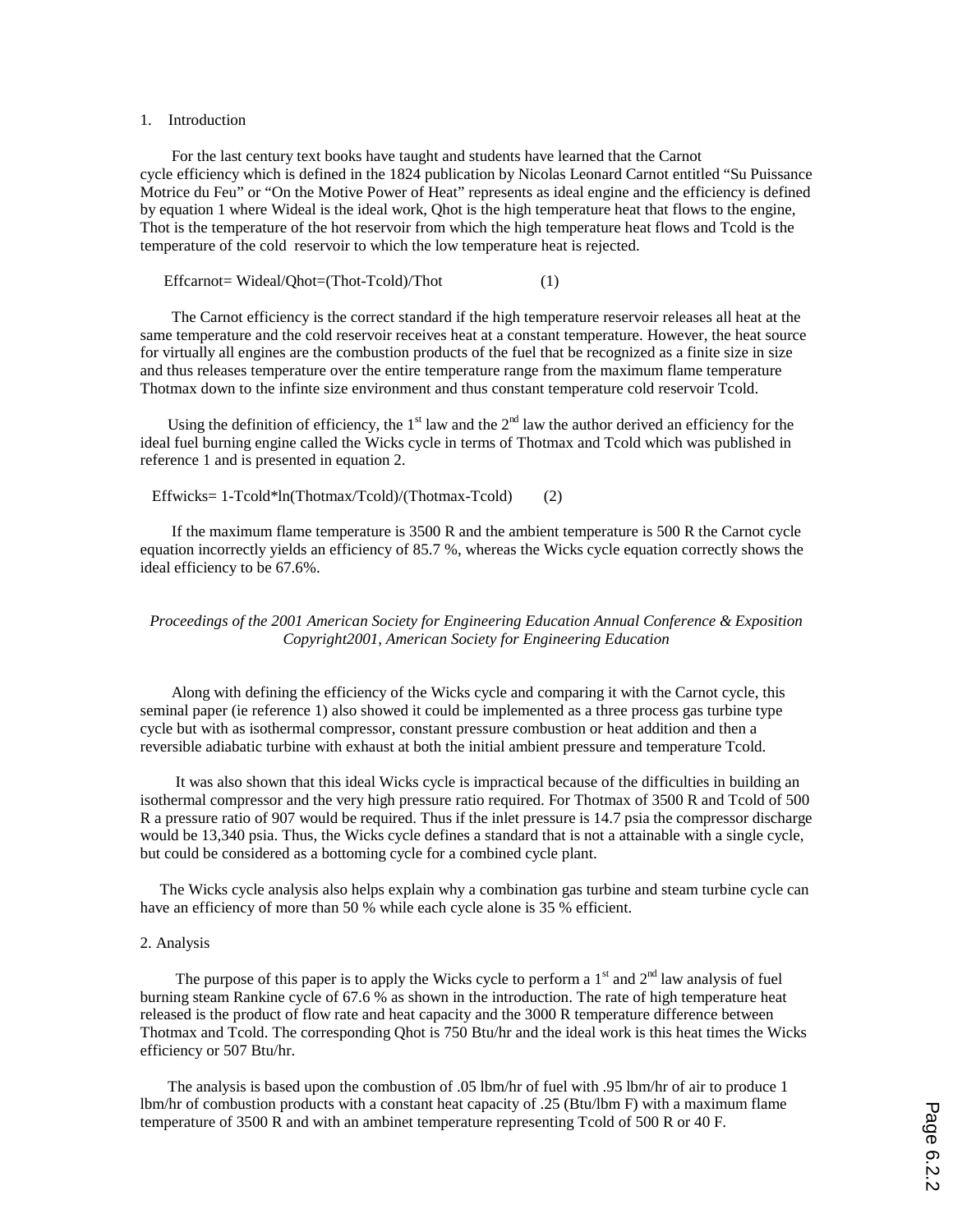The boiler has a 90 %  $1<sup>st</sup>$  law efficiency which is the high temperature heat recovered to the high temperature heat released. Thus the temperature going to the stack is 800 R. The steam Rankine with superheat. The high side pressure is 800 psia and the superheat temperature is 900 F. The condenser operates at 100 F. The points that are defined in the cycle are 1) superheated steam to turbine, 2) mixture to the condenser, 3) saturated water to the pump, 4) compressed liquid from the pump, a) point in the boiler where boiling starts and b) is the point in the boiler where the boiling ends and the superheating starts.

 The turbine and the pump are each 85 % efficient compared to reversible adiabatic machines. Thus 2I is the discharge from an ideal or isotropic turbine and 4I is the discharge from an ideal pump.

## *Proceedings of the 2001 American Society for Engineering Education Annual Conference & Exposition Copyright2001, American Society for Engineering Education*

 A property table that is made much easier and accurate by the use of computer based property tables is developed and presented in Table I.

> Table I Rankine Cycle Property Table

| Point          | T(F)   | p(psia) | h(Btu/lbm) | $v(ft^3/lbm)$ | x(%)      | s(Btu/lbm R) |
|----------------|--------|---------|------------|---------------|-----------|--------------|
|                |        |         |            |               |           |              |
| 1              | 900    | 800     | 1455.6     | .964          | superheat | 1.6408       |
| 2I             | 100    | .9504   | 913.9      | 285.5         | .8158     | 1.6408       |
| 2              | 100    | .9504   | 995.16     | 312.9         | .8941     | 1.7849       |
| 3              | 100    | .9504   | 68.04      | .01613        | 0         | .12962       |
| 4I             | 100.28 | 800     | 70.42      | .016092       | comp liq  | .12962       |
| $\overline{4}$ | 100.7  | 800     | 70.84      | .016093       | comp liq  | .13037       |
| a              | 518.4  | 800     | 309.7      | .02087        | 0         | .711         |
| b              | 518.4  | 800     | 1119.3     | .5691         | 1.0       | 1.416        |

 Next an energy balance is required between the combustion products on the hot side of the boiler and the H2O in the form of heating water, boiling and superheating which shows that the 1 lbm/hr of combustion products can produce a Rankine cycle flow rate of .48765 lbm/hr. The temperature of the combustion products will drop from 3500 R to 3000.3 R in the superheater and to 1655.6 R in the boiling section and to the previously defined 800 R to the stack and ultimately the stack gasses will cool to the ambient 500 R or 40 F.

A 1<sup>st</sup> law process and cycle table based upon the .48765 lbm/hr flow rate is presented in Table II.

| Process           | #-#     | O(Btu/hr) | $m^*(hout-hin)$ (Btu/hr) | W(Btu/hr) |
|-------------------|---------|-----------|--------------------------|-----------|
| Turbine           | $1-2$   | 0         | $-224.5$                 | 224.5     |
| Condenser         | $2 - 3$ | $-451.88$ | $-455.81$                | $\Omega$  |
| Pump              | $3-4$   | 0         | 1.36                     | $-1.36$   |
| Water Heating     | 4-a     | 213.9     | 213.9                    | 0         |
| <b>Boiling</b>    | a-b     | 336.18    | 336.18                   | $\theta$  |
| Superheating      | $b-1$   | 124.92    | 124.92                   | 0         |
| <b>Full Cycle</b> |         | 223.05    | 0                        | 223.05    |

## Table II First Law Process and Cycle Table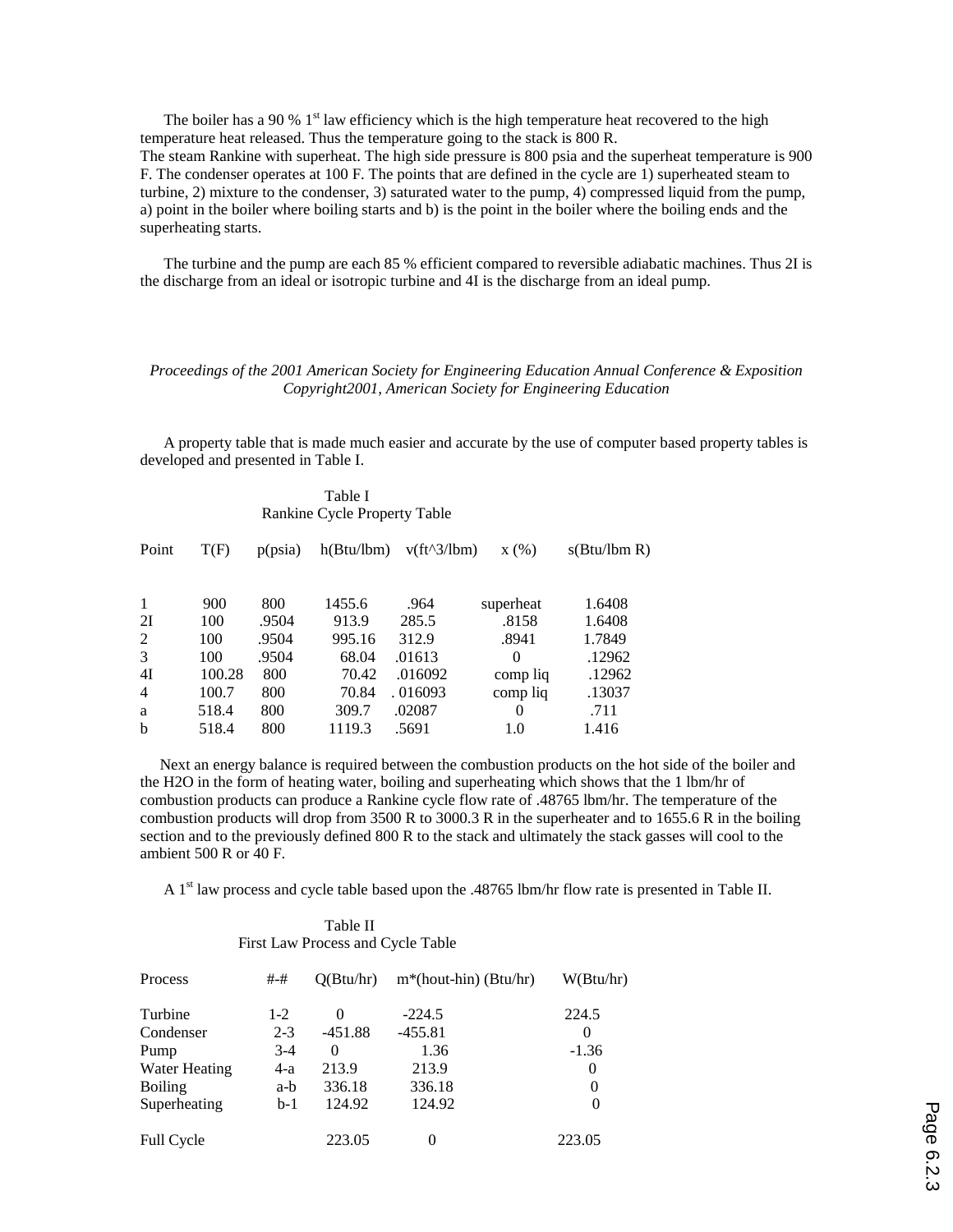Effcycle=Wcycle/Qhot= 223.05/675=33.06 %

*Proceedings of the 2001 American Society for Engineering Education Annual Conference & Exposition Copyright2001, American Society for Engineering Education* 

 The net efficiency is the product of the boiler efficiency Effboiler which is 90 % and the cycle efficiency of 33.06 %

Thus, Enet=Effboiler  $*$  Effcycle= 29.75 % (3)

The same fuel burning cycle can also be evaluated by a  $2<sup>nd</sup>$  law method in which each irreversible process is identified and then multiplied by the ambient temperature to obtin irreversibility or lost work and divided by the total heat released by the combustion products to obtain the lost efficiency for each cycle. Accordingly, the ideal or Wicks cycle Effwicks should equal the Effnet of the actual cycle and the sum of the lost efficiencies Efflost as presented in a rearranged form in equation 4.

Effnet=Effwicks-Efflost (4)

Next each of the irreversible processes are identified and a  $2<sup>nd</sup>$  Law process table is developed to show the entropy production rate, rate of lost work and lost efficiency is developed. Proceesses are irreversible either if there is heat transfer across a temperature difference as in the condenser, water heating, boiling, superheating and stack loss and the turbine and pump which ar adiabatic processes that are not ideal.

 The entropy production rate for heat exchange processes is the rate at which the cold side gins entropy minus the rate at which the hot side looses entropy. The entropy production rate in the turbine and the pump is the flow rate times the entropy increase from inlet to exhaust or discharge. The resulting analysis is presented in Table III.

### Table III

2<sup>nd</sup> Law Analysis for Each Process Including Stack and Total

| Process           |          | delta S(Btu/hr R) Tcold*delta S (Btu/hr)<br>or Irreversibility<br>or Wlost | Efflost<br>$=Wlost/Qhot$ | Percent of<br>Total $(\%)$ |
|-------------------|----------|----------------------------------------------------------------------------|--------------------------|----------------------------|
|                   |          |                                                                            |                          |                            |
| Turbine           | .0729    | 35.145                                                                     | .04686                   | 12.39                      |
| Condenser         | .0983    | 48.415                                                                     | .064553                  | 17.07                      |
| Pump              | .0003654 | .183                                                                       | .0002439                 | .06                        |
| Water Heat        | .10120   | 50.60                                                                      | .067467                  | 17.84                      |
| <b>Boiling</b>    | .19502   | 97.51                                                                      | .13001                   | 34.39                      |
| Superheat         | .07107   | 35.535                                                                     | .04738                   | 12.53                      |
| <b>Stack Loss</b> | .03250   | 16.23                                                                      | .02167                   | 5.75                       |
| Total             | .56728   | 283.638                                                                    | .3781                    | 100.00                     |

Converting the Efflost as a fraction to a % yields Efflost=37.81 %

*Proceedings of the 2001 American Society for Engineering Education Annual Conference & Exposition Copyright2001, American Society for Engineering Education* 

Now the validating test is whether the  $1<sup>st</sup>$  and  $2<sup>nd</sup>$  law methods yield the same result. The  $2<sup>nd</sup>$  law method equation is equation 4.

Effnet=Effwicks-Efflost= 67.57 %-37.81 %= 29.75 % (4)